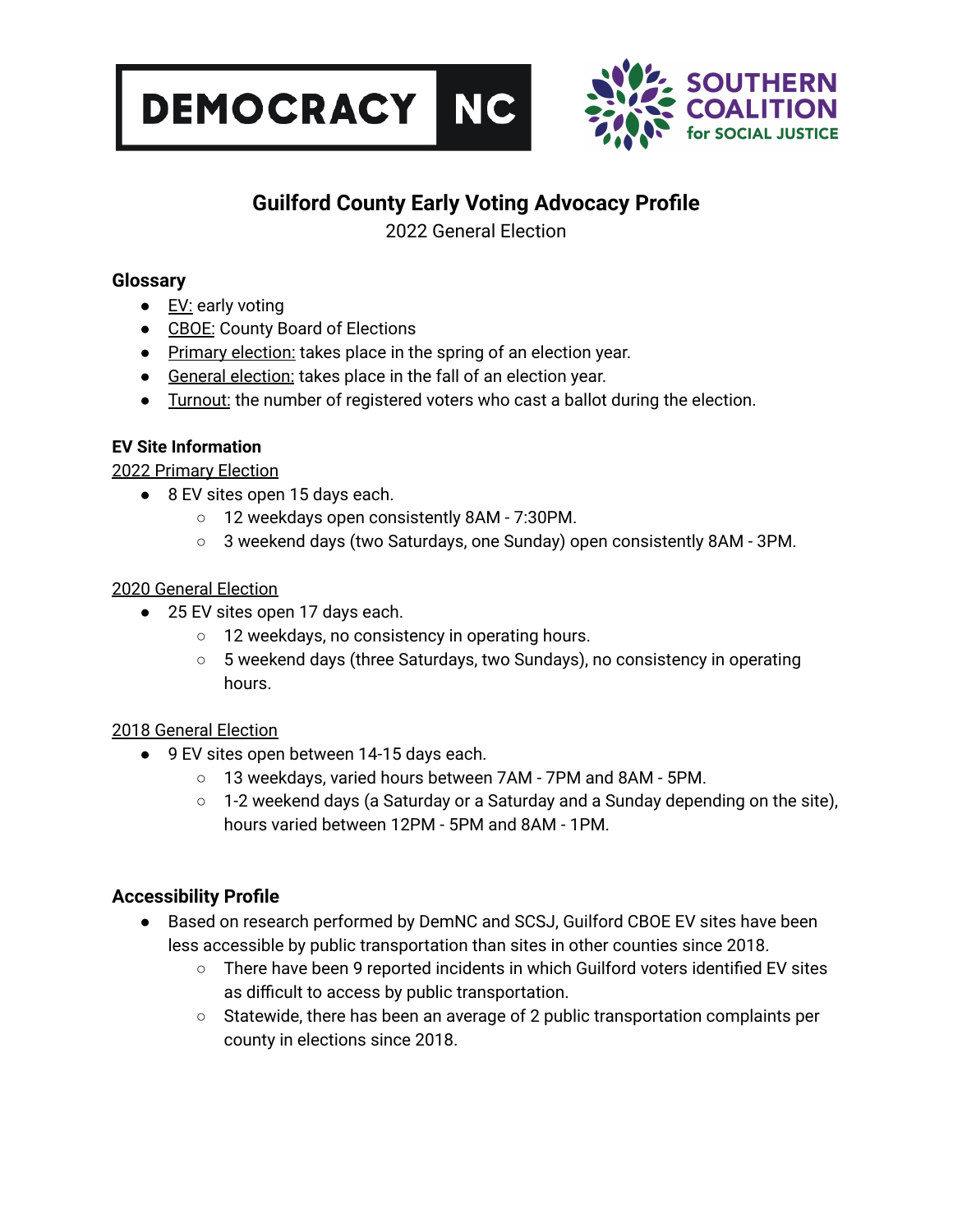



# **Guilford County Vote Share Snapshot**

### 2022 Primary EV Vote Shares

| <b>SITE NAME</b>                    | <b>ASIAN</b> | <b>BLACK</b> | <b>WHITE</b> | <b>OTHER</b> | Latiné |
|-------------------------------------|--------------|--------------|--------------|--------------|--------|
| <b>BROWN RECREATION CENTER</b>      | 1%           | 64%          | 31%          | 3%           | 1%     |
| <b>BUR-MIL CLUB</b>                 | 1%           | 9%           | 85%          | 4%           | 1%     |
| <b>CRAFT RECREATION CENTER</b>      | $1\%$        | 46%          | 48%          | 4%           | 1%     |
| <b>DEEP RIVER RECREATION CENTER</b> | 1%           | 29%          | 65%          | 4%           | 1%     |
| <b>IGUILFORD AG CENTER</b>          | $~1\%$       | 63%          | 32%          | 4%           | 1%     |
| <b>IGUILFORD CBOE</b>               | 1%           | 36%          | 56%          | 5%           | 1%     |
| <b>LEONARD RECREATION CENTER</b>    | $1\%$        | 12%          | 84%          | 3%           | 1%     |
| <b>ROY CULLER CENTER</b>            | 1%           | 46%          | 50%          | 3%           | $1\%$  |

### 2020 General EV Vote Shares

| <b>SITE NAME</b>                        | <b>ASIAN</b> | <b>BLACK</b> | <b>WHITE</b> | <b>OTHER</b> | Latiné |
|-----------------------------------------|--------------|--------------|--------------|--------------|--------|
| ALLEN JAY RECREATION CENTER             | 7%           | 30%          | 41%          | 18%          | 4%     |
| <b>BARBER PARK</b>                      | 1%           | 79%          | 10%          | 8%           | 9%     |
| <b>BROWN RECREATION CENTER</b>          | $1\%$        | 69%          | 19%          | 9%           | 2%     |
| <b>BUR-MIL CLUB</b>                     | 2%           | 8%           | 79%          | 9%           | 2%     |
| <b>ICHARLOTTE HAWKINS BROWN MUSEUMI</b> | 1%           | 31%          | 55%          | 12%          | 2%     |
| <b>ICRAFT RECREATION CENTER</b>         | 3%           | 55%          | 31%          | 10%          | 2%     |
| DEEP RIVER RECREATION CENTER            | 4%           | 22%          | 58%          | 13%          | 4%     |
| IGATEWAY                                | $1\%$        | 31%          | 58%          | 9%           | 1%     |
| <b>IGREENSBORO COLISEUM</b>             | 2%           | 38%          | 44%          | 12%          | 3%     |
| <b>GRIFFIN RECREATION CENTER</b>        | 3%           | 33%          | 48%          | 13%          | 3%     |
| <b>IGTCC CAMERON CAMPUS</b>             | $1\%$        | 7%           | 81%          | 9%           | 2%     |
| IGUILFORD AG CENTER                     | 1%           | 69%          | 21%          | 8%           | 2%     |
| IGUILFORD CBOE                          | 2%           | 35%          | 50%          | 11%          | 3%     |